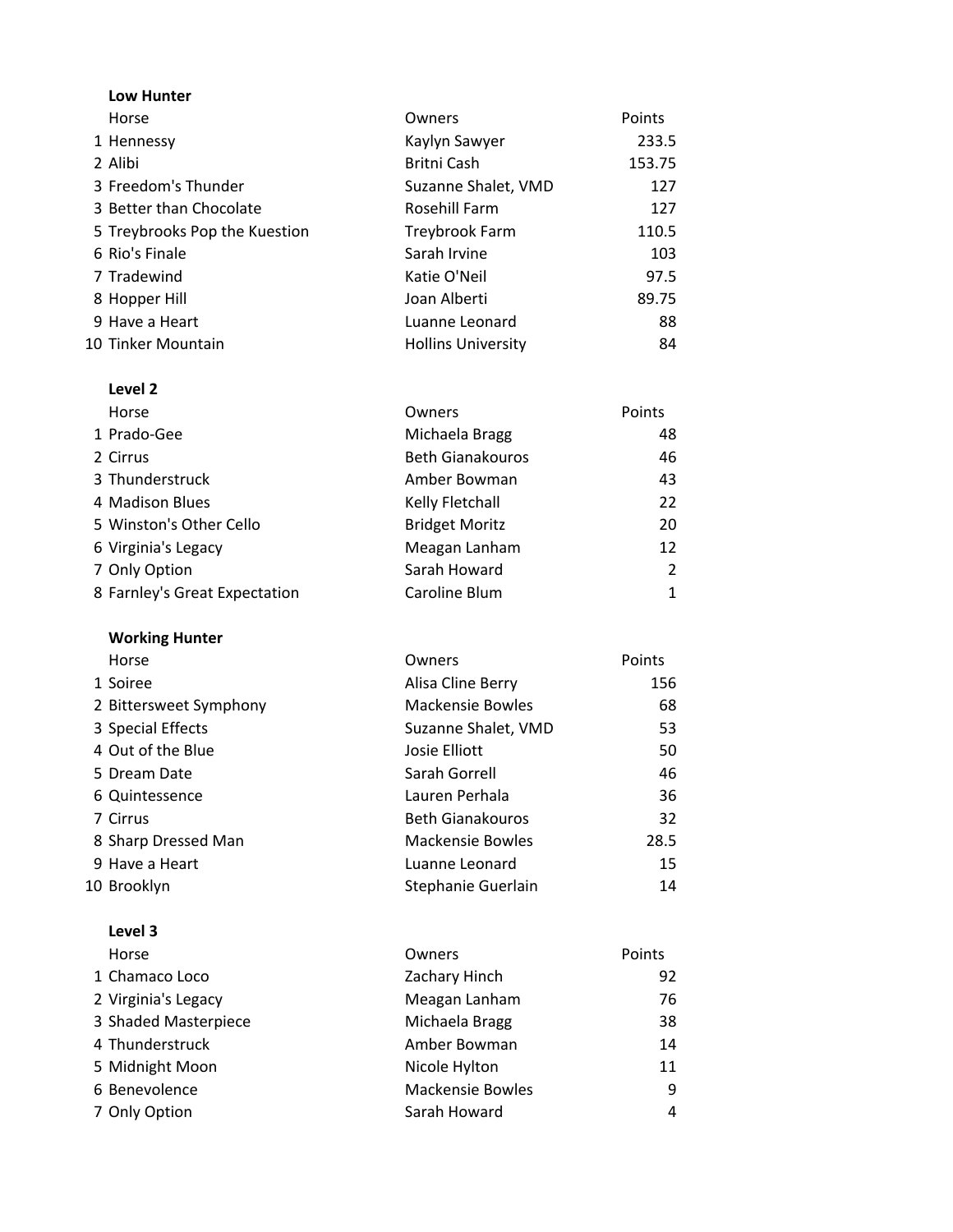| <b>Childrens Hunter</b>         |                           |        |
|---------------------------------|---------------------------|--------|
| Horse                           | Owners                    | Points |
| 1 Rio's Finale                  | Sarah Irvine              | 618    |
| 2 Out of the Blue               | Josie Elliott             | 337.5  |
| 3 Louis Vuitton                 | Michelle Worek            | 165    |
| 4 Cher                          | Victoria Dell             | 133    |
| 5 Tradewind                     | Katie O'Neil              | 124    |
| 6 Rocky Z                       | <b>Emily Rock</b>         | 105.75 |
| 7 Treybrooks Pop the Kuestion   | <b>Treybrook Farm</b>     | 104    |
| 8 Northstar                     | Grace Blum                | 94.5   |
| 9 School Boy Q                  | Lily Caricofe             | 88     |
| 10 Bonnie View                  | Morgan Kanney             | 79.5   |
| Level 4/5                       |                           |        |
| Horse                           | Owners                    | Points |
| 1 Virginia's Legacy             | Meagan Lanham             | 32     |
| 2 Classified                    | <b>Brooke Kemper</b>      | 20     |
| <b>Adult Amateur Hunter</b>     |                           |        |
| Horse                           | Owners                    | Points |
| 1 After Eight                   | Ann Turnicky              | 493    |
| 2 Dream Date                    | Sarah Gorrell             | 490    |
| 3 Zorro 8                       | <b>Tara Deckel</b>        | 322.5  |
| 4 Limited Square                | Kelli Park                | 191    |
| 5 Quintessence                  | Lauren Perhala            | 176.5  |
| 6 Tinker Mountain               | <b>Hollins University</b> | 144    |
| 7 Freedom's Thunder             | Suzanne Shalet, VMD       | 139    |
| 8 Emerald City                  | Ashley Holsinger          | 117.5  |
| 9 Tudor Amulet                  | <b>Mane Top Stables</b>   | 107    |
| 10 Magic Touch                  | Elizabeth Vagnoni         | 105    |
| <b>Small/Medium Pony Hunter</b> |                           |        |
| Horse                           | Owners                    | Points |
| 1 In the Scheme of Things       | Joan Cozart               | 566    |
| 2 Ratatouille                   | Rebecca F. Smith          | 475    |
| 3 Marvelous Marvin              | Carly Williams            | 170    |
| 4 Mr. Personality               | Garrett Hagenlocker       | 142.5  |
| 5 Get Your Island On            | Kerry Lee Chambers        | 124    |
| 6 Andromeda                     | Landon Vaught             | 56.5   |
| 7 Mane Top's Outlook            | Mane Top Stables          | 44.5   |
| 8 Diamond Jubilee               | <b>Britni Cash</b>        | 32     |
| Children's / Adult Jumper       |                           |        |
| Horse                           | Owners                    | Points |
| 1 Only Option                   | Sarah Howard              | 89     |

2 Kick the Clouds **Rebecca F. Smith** 68 3 Chamaco Loco **Xachary Hinch** 20 Zachary Hinch 40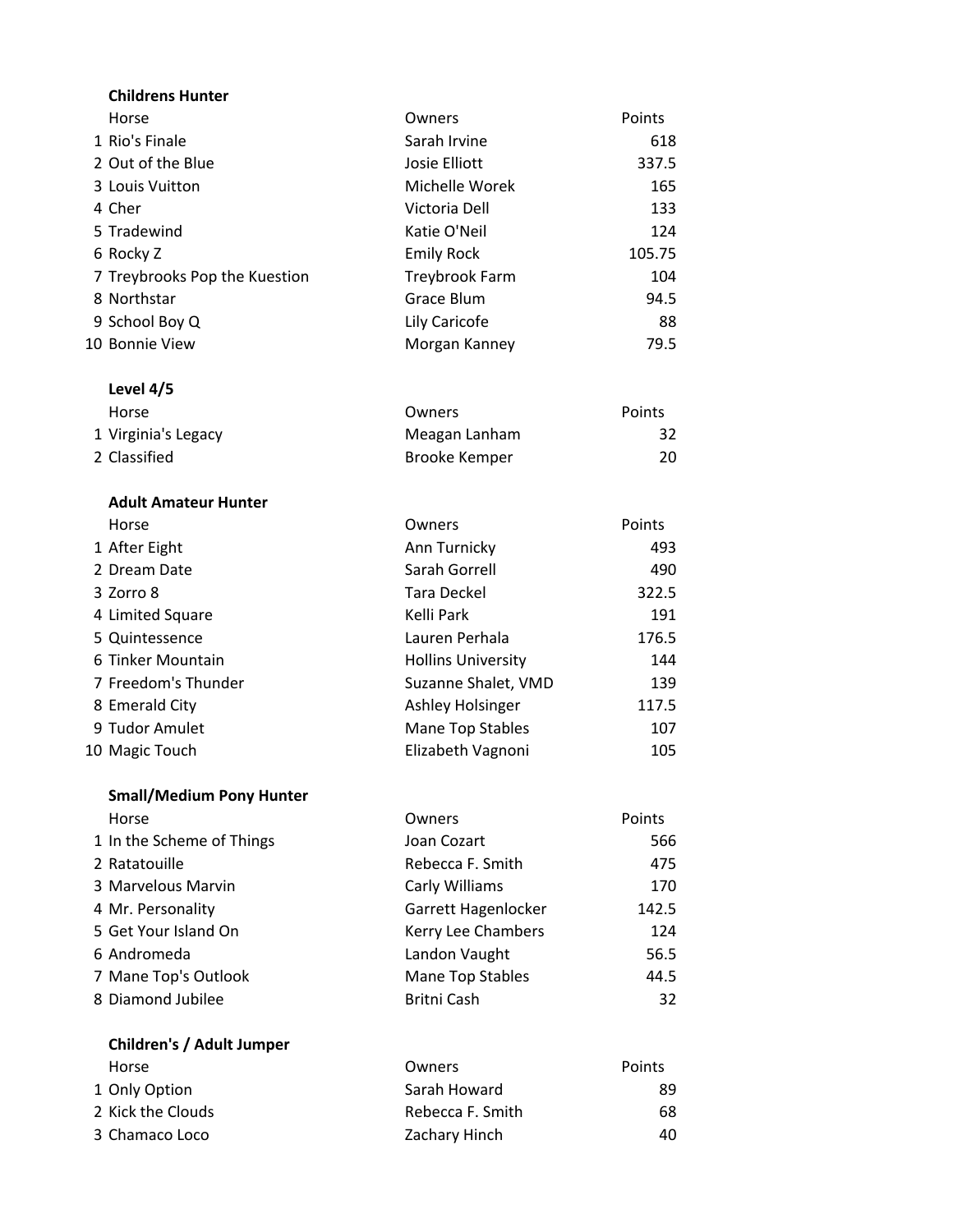| 4 Thunderstruck      | Amber Bowman       | 36  |
|----------------------|--------------------|-----|
| 5 Johnny Lonnigan    | Maverick A. Helmer | 28. |
| 6 Benevolence        | Mackensie Bowles   | 10  |
| 6 Shaded Masterpiece | Michaela Bragg     | 10  |
| 8 Blues Will Do      | Zellie Wothers     | 4   |

## Large Pony Hunter

| Horse                     | Owners            | Points |
|---------------------------|-------------------|--------|
| 1 Woodland's Jack Sparrow | Jordyn Wright     | 574    |
| 2 Spring Fling            | Mia Gibson        | 359.5  |
| 3 Piccadilly Blues        | Britni Cash       | 327    |
| 4 Won for Luck            | MacKenzie Krason  | 276    |
| 5 Scout's Honor           | Kelsey S. Ralston | 184.5  |
| 6 Starstruck              | Michael Cozart    | 181.5  |
| 7 Meadow Fox Red Rhyder   | Lauren Daniel     | 158    |
| 8 Big Bad Bunny           | Mane Top Stables  | 153.5  |
| 9 Silver Lining           | Luanne Leonard    | 73     |
| 10 New Beginnings         | Rosehill Farm     | 65     |

# Intermediate Hunter Horse **Contract Community** Developments **Community** Owners **Points**

|                            | 724.75      |
|----------------------------|-------------|
|                            |             |
| Sara Kate Garman           | 391         |
| Anna Murdock               | 318.75      |
| Katrina Weinig             | 245.75      |
| Rebecca F. Smith           | 196         |
| <b>Bridgewater College</b> | 148         |
| <b>Emily Guyer</b>         | 129.5       |
| Mane Top Stables           | 115.5       |
| Mill Creek Farm            | 60          |
| Nora Terrill               | 49.5        |
|                            | Britni Cash |

# Special Children's Hunter

| Horse                     | Owners              | Points |
|---------------------------|---------------------|--------|
| 1 Barney                  | Mill Creek Farm     | 441.5  |
| 2 BMQ Ride the Stride     | Noel Meadows        | 391.5  |
| 3 Tudor Amulet            | Mane Top Stables    | 325.75 |
| 4 Elementary My Dear      | Sara Kate Garman    | 197.75 |
| 5 Emerald City            | Ashley Holsinger    | 179.75 |
| 6 Woodland's Jack Sparrow | Jordyn Wright       | 169.75 |
| 7 First Flight            | Courtney Wilson     | 156    |
| 8 Colin                   | Treybrook Farm      | 153.25 |
| 9 Linden Row              | Catherine L. Daniel | 148    |
| 10 Gypsy Rose             | <b>Emily Shafer</b> | 142.5  |

#### Special Adult Hunter

| Horse | Owners | Points |
|-------|--------|--------|
|       |        |        |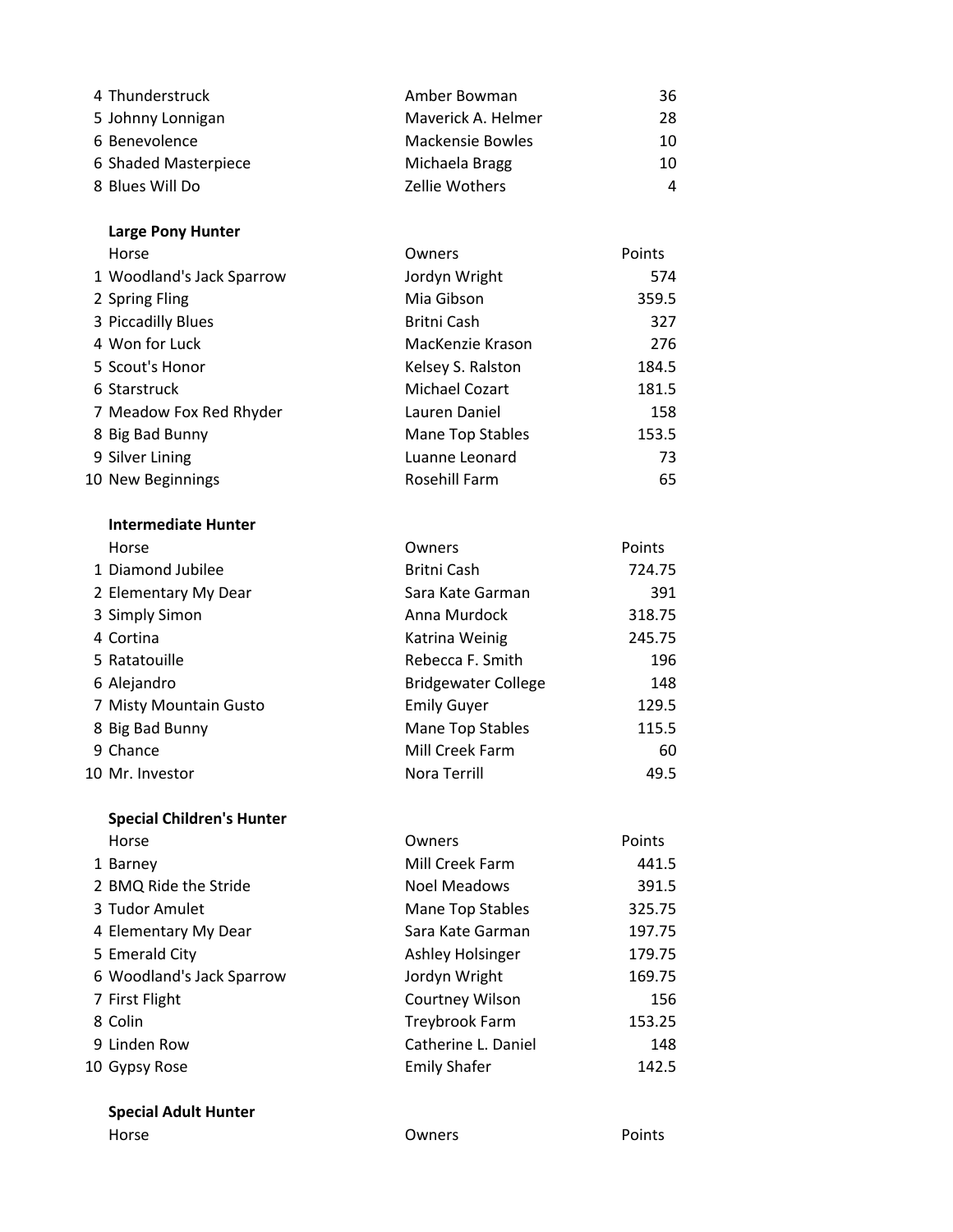| 1 Windsor's Jalapeno | Ella Eavers                | 899    |  |
|----------------------|----------------------------|--------|--|
| 2 Time to Shine      | Meg Massey Jones           | 432.5  |  |
| 3 Four on the Floor  | Tara Smith                 | 270.5  |  |
| 4 I Will If You Will | Annie Shawver              | 219.75 |  |
| 5 Latin Lover        | <b>Bridgewater College</b> | 202    |  |
| 6 4 Star Revue       | Rosehill Farm              | 185.5  |  |
| 7 E. Motion          | Alexis Starer-Doughty      | 135    |  |
| 8 Leonardo           | <b>Bridgewater College</b> | 128    |  |
| 9 Lucky Day          | Kelly Alcoke               | 121.75 |  |
| 10 Fan Club          | Jaclyn Clement, DVM        | 119    |  |
|                      |                            |        |  |

#### Green Hunter

| Horse                   | Owners               | Points |
|-------------------------|----------------------|--------|
| 1 Valedictorian         | Seventh Heaven Farm  | 599.5  |
| 2 Better than Chocolate | Rosehill Farm        | 312    |
| 3 Pappernich            | Vonda K. Johnston    | 277.75 |
| 4 Raconteur             | Rosehill Farm        | 185.75 |
| 5 Postmaster            | <b>Ashley Dettor</b> | 138.25 |
| 6 Ayo K                 | Chelsea Hames        | 122.5  |
| 7 Magic Touch           | Elizabeth Vagnoni    | 90.25  |
| 8 Picturesque Seranade  | <b>Holly Bailey</b>  | 79     |
| 9 Decafe                | Nick Alberti         | 77     |
| 10 Sky                  | Jack Caraway         | 71.5   |

| Junior Equitation on the Flat 14 & under |  |  |  |  |  |  |
|------------------------------------------|--|--|--|--|--|--|
|------------------------------------------|--|--|--|--|--|--|

| Rider               | Points |
|---------------------|--------|
| 1 Josie Elliott     | 203.5  |
| 2 Sadie Q. Stott    | 168    |
| 3 Madi Cozart       | 67.5   |
| 4 Jordyn Wright     | 63     |
| 5 Ann Ashley Daniel | 61.25  |
| 6 Courtney Wilson   | 46     |
| 7 Emma Evans        | 42.75  |
| 8 Rachel Hall       | 33     |
| 9 Alexia Paxton     | 32.5   |
| 10 Lauren Daniel    | 29.5   |

|                 | Junior Equitation on the Flat 15-17 |        |
|-----------------|-------------------------------------|--------|
| Rider           |                                     | Points |
| 1 Corie Cozart  |                                     | 90     |
| 2 Amber Bowman  |                                     | 56     |
| 3 Emily Shafer  |                                     | 49     |
| 4 Victoria Dell |                                     | 44     |
|                 | 5 Mackensie Bowles                  | 43     |
| 6 Nadia Cooper  |                                     | 40     |
| 7 Noel Meadows  |                                     | 32     |
| 8 Celine Kimata |                                     | 22.5   |